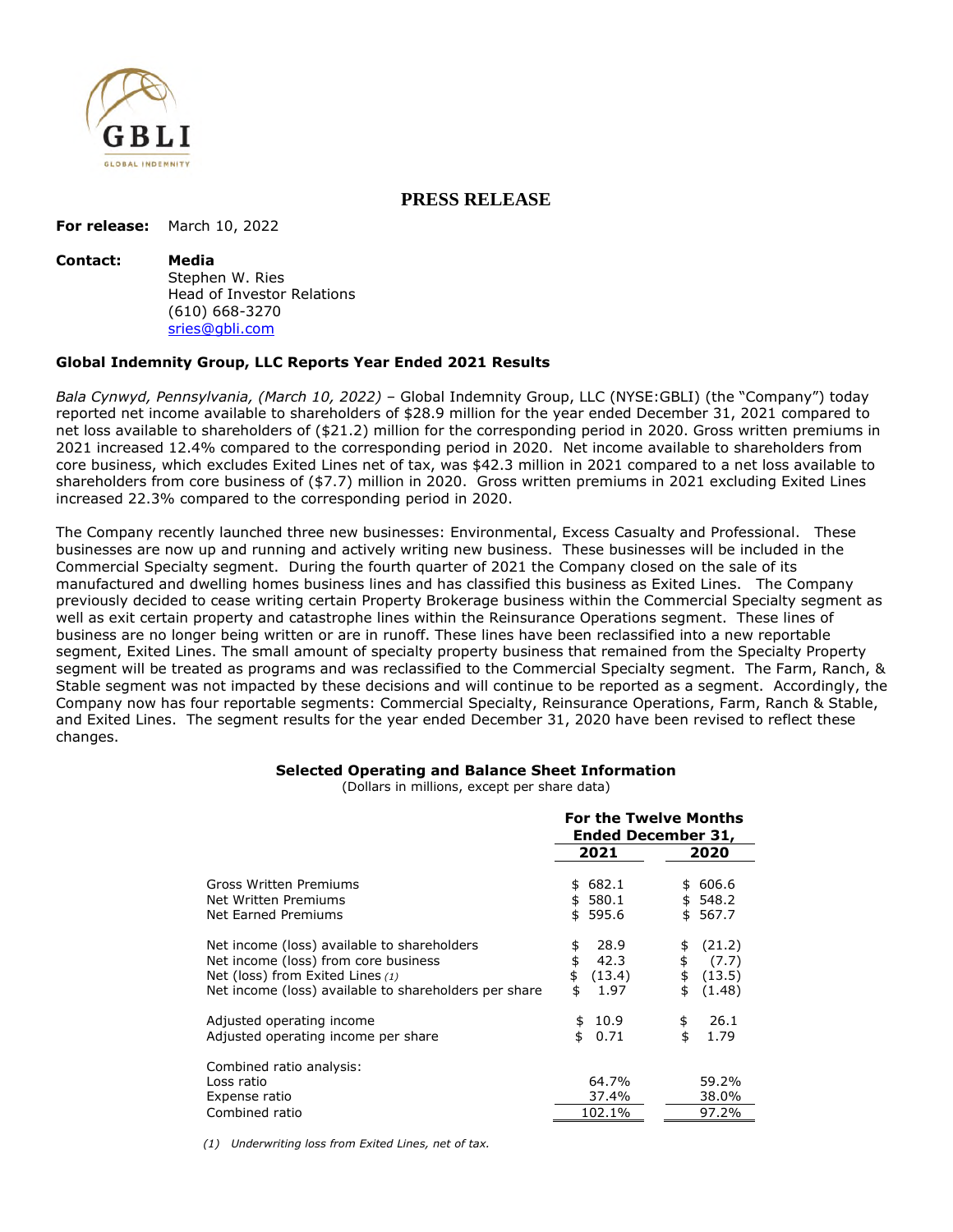|                                                                                        | As of                       | As of                       | As of                       | As of                             | As of                       |
|----------------------------------------------------------------------------------------|-----------------------------|-----------------------------|-----------------------------|-----------------------------------|-----------------------------|
|                                                                                        | December 31,                | September 30,               | <b>June 30,</b>             | March 31,                         | December 31,                |
|                                                                                        | 2021                        | 2021                        | 2021                        | 2021                              | 2020                        |
| Book value per share $(1)$<br>Shareholders' equity (2)<br>Cash and invested assets (3) | 48.44<br>706.6<br>\$1,532.0 | 47.73<br>695.2<br>\$1,486.3 | 48.79<br>709.6<br>\$1,476.2 | 48.00<br>696.5<br>\$<br>\$1,429.3 | 49.62<br>718.3<br>\$1,449.9 |

(1) Net of cumulative Company distributions/dividends to common shareholders totaling \$4.00 per share, \$3.75 per share, \$3.25 per share, and \$3.00 per share as<br>of December 31, 2021, September 30, 2021, June 30, 2021, March

*(2) Shareholders' equity includes \$4 million of series A cumulative fixed rate preferred shares.* 

*(3) Including receivable/(payable) for securities sold/(purchased).*

#### **Global Indemnity Group, LLC's Business Segment Information Twelve Months Ended December 31, 2021 and 2020**

| 2021:<br>(Dollars in thousands)                               |            | Continuing<br>Lines        | <b>Exited</b><br><b>Lines</b> |                         | <b>Total</b>     |
|---------------------------------------------------------------|------------|----------------------------|-------------------------------|-------------------------|------------------|
| <b>Revenues:</b>                                              |            |                            |                               |                         |                  |
| Gross written premiums                                        | \$         | 569,147                    | \$<br>112,975                 | \$                      | 682,122          |
| Net written premiums                                          | \$         | 532,440                    | \$<br>47,628                  | \$                      | 580,068          |
| Net earned premiums                                           | $\ddagger$ | 489,730                    | \$<br>105,880                 | \$                      | 595,610          |
| Other income                                                  |            | 1,088                      | 727                           |                         | 1,815            |
| Total revenues                                                |            | 490,818                    | 106,607                       |                         | 597,425          |
| <b>Losses and Expenses:</b><br>Net losses and loss adjustment |            |                            |                               |                         |                  |
| expenses                                                      |            | 305,014                    | 79,950                        |                         | 384,964          |
| Acquisition costs and other                                   |            |                            |                               |                         |                  |
| underwriting expenses                                         |            | 179,222                    | 43,619                        |                         | 222,841          |
| Income (loss) from segments                                   |            | 6,582                      | (16, 962)                     |                         | (10, 380)        |
| Combined ratio analysis:                                      |            |                            |                               |                         |                  |
| Loss ratio                                                    |            | 62.3%                      | 75.5%                         |                         | 64.7%            |
| Expense ratio                                                 |            | 36.6%                      | 41.2%                         |                         | 37.4%            |
| Combined ratio                                                |            | 98.9%                      | 116.7%                        |                         | 102.1%           |
|                                                               |            |                            |                               |                         |                  |
| 2020:                                                         |            | Continuing<br><b>Lines</b> | <b>Exited</b><br><b>Lines</b> |                         |                  |
| (Dollars in thousands)                                        |            |                            |                               |                         | <b>Total</b>     |
| <b>Revenues:</b>                                              |            |                            |                               |                         |                  |
| Gross written premiums                                        | \$         | 465,248                    | \$<br>141,355                 | \$                      | 606,603          |
| Net written premiums                                          | \$         | 430,127                    | \$<br>118,040                 | $\overline{\mathbf{z}}$ | 548,167          |
|                                                               | \$         |                            | \$                            | \$                      |                  |
| Net earned premiums<br>Other income                           |            | 414,602                    | 153,097                       |                         | 567,699          |
| Total revenues                                                |            | 1,221<br>415,823           | 817<br>153,914                |                         | 2,038<br>569,737 |
| <b>Losses and Expenses:</b>                                   |            |                            |                               |                         |                  |
| Net losses and loss adjustment                                |            |                            |                               |                         |                  |
| expenses<br>Acquisition costs and other                       |            | 227,238                    | 108,963                       |                         | 336,201          |
| underwriting expenses                                         |            | 153,586                    | 62,021                        |                         | 215,607          |
| Income (loss) from segments                                   |            | 34,999                     | \$<br>(17,070)                |                         | 17,929           |
| Combined ratio analysis:                                      |            |                            |                               |                         |                  |
| Loss ratio                                                    |            | 54.8%                      | 71.1%                         |                         | 59.2%            |
| Expense ratio<br>Combined ratio                               |            | 37.0%<br>91.8%             | 40.5%<br>111.6%               |                         | 38.0%<br>97.2%   |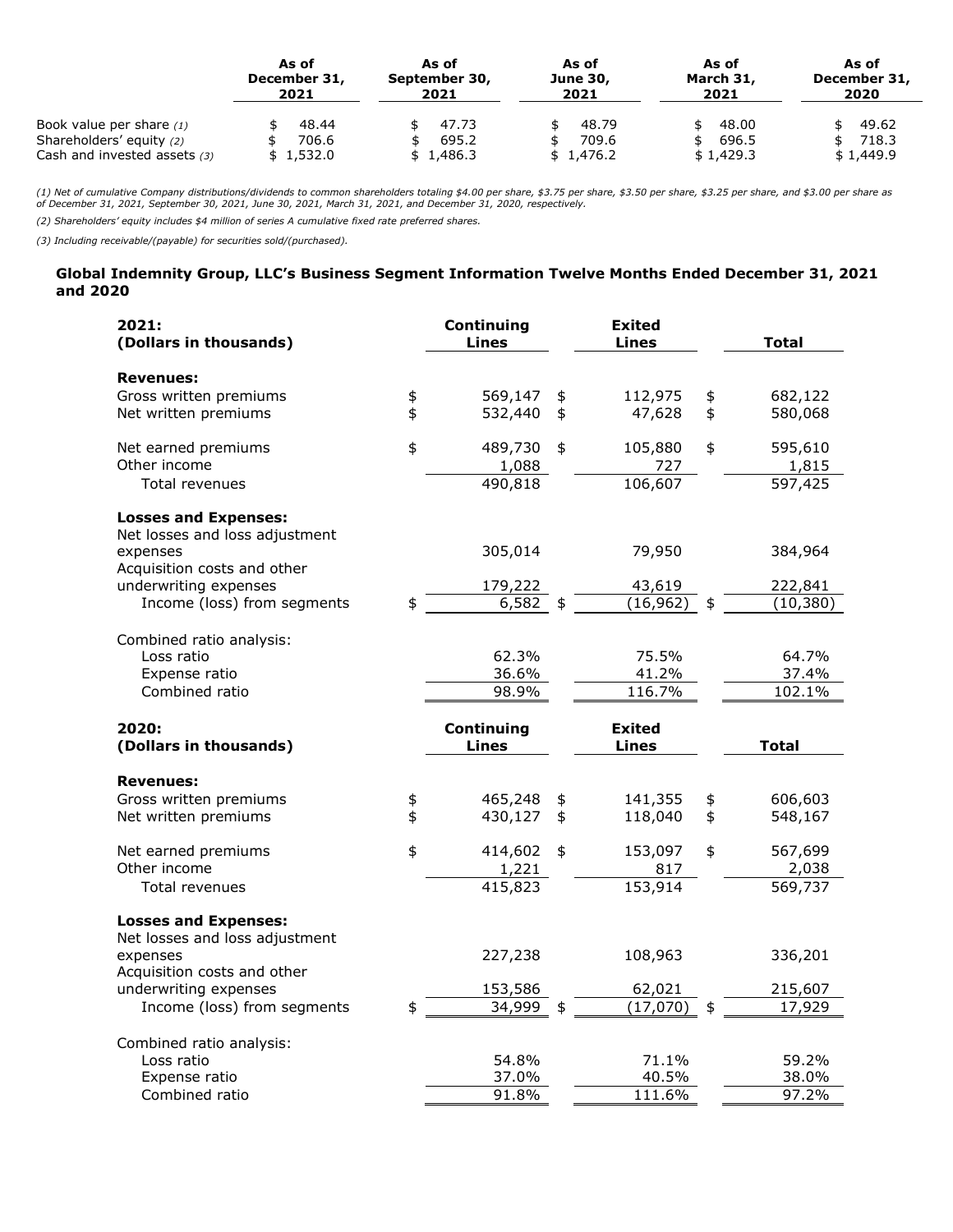### **About Global Indemnity Group, LLC and its subsidiaries**

Global Indemnity Group, LLC (NYSE:GBLI), through its several direct and indirect wholly owned subsidiary insurance companies, provides both admitted and non-admitted specialty property and specialty casualty insurance coverages and individual policyholder coverages in the United States, as well as reinsurance worldwide.

#### *Forward-Looking Information*

The forward-looking statements contained in this press release<sup>1</sup> do not address a number of risks and uncertainties including COVID-19. Investors are *cautioned that Global Indemnity's actual results may be materially different from the estimates expressed in, or implied, or projected by, the forward*  looking statements. These statements are based on estimates and information available to us at the time of this press release. All forward-looking *statements in this press release are based on information available to Global Indemnity as of the date hereof. Please see Global Indemnity's filings with the Securities and Exchange Commission for a discussion of risks and uncertainties which could impact the company and for a more detailed explication regarding forward-looking statements. Global Indemnity does not assume any obligation to update the forward-looking statements provided to reflect events that occur or circumstances that exist after the date on which they were made.* 

*[1] Disseminated pursuant to the "safe harbor" provisions of Section 21E of the Security Exchange Act of 1934.* 

#### **Selected Financial Data for the Twelve Months Ended December 31, 2021:**

- Gross written premiums, net written premiums, and net earned premiums excluding the Exited Lines ("continuing lines"), increased 22.3%, 23.8% and 18.1%, respectively. Consolidated gross written premiums, net written premiums, and net earned premiums increased 12.4%, 5.8%, and 4.9%, respectively.
- Underwriting income/(loss) For the continuing lines business, underwriting income was \$6.6 million in 2021 compared to \$35.0 million in 2020.
	- o Excluding prior year development, underwriting income from continuing lines was \$8.8 million compared to \$7.9 million in 2020.
	- $\circ$  Consolidated underwriting income / (loss) was (\$10.4) million in 2021 compared to \$17.9 million in 2020.
- Investment income \$37.0 million in 2021 compared to \$28.4 million in 2020. The increase was primarily due to increased returns from alternative investments offset by a decrease in yield within the fixed maturities portfolio.
- Realized gains/(losses) \$15.9 million in 2021 compared to (\$14.7) million in 2020. Realized losses in 2020 were primarily due to the impact of changes in fair value on equity securities and derivatives due to disruption in the global financial markets experienced during the first quarter of 2020 as a result of COVID-19.
- Tax expense / benefit \$3.5 million tax expense in 2021 compared to \$8.1 million tax benefit in 2020.

#### **Global Indemnity Group, LLC's Gross Written and Net Written Premiums Results by Segment for the Twelve Months Ended December 31, 2021 and 2020**

|                             | <b>Twelve Months Ended December 31,</b> |    |         |               |                             |         |    |         |               |
|-----------------------------|-----------------------------------------|----|---------|---------------|-----------------------------|---------|----|---------|---------------|
|                             | <b>Gross Written Premiums</b>           |    |         |               | <b>Net Written Premiums</b> |         |    |         |               |
|                             |                                         |    |         | $\frac{1}{2}$ |                             |         |    |         | $\frac{0}{0}$ |
|                             | 2021                                    |    | 2020    | Change        |                             | 2021    |    | 2020    | Change        |
| <b>Commercial Specialty</b> | \$380,879                               | \$ | 323,986 | 17.6%         | \$                          | 355,428 | \$ | 300,348 | 18.3%         |
| Reinsurance Operations      | 106,540                                 |    | 55,616  | 91.6%         |                             | 106,540 |    | 55,616  | 91.6%         |
| Farm, Ranch & Stable        | 81,728                                  |    | 85,646  | (4.6%)        |                             | 70,472  |    | 74,163  | $(5.0\%)$     |
| Continuing Lines            | 569,147                                 |    | 465,248 | 22.3%         |                             | 532,440 |    | 430,127 | 23.8%         |
| Exited Lines                | 112,975                                 |    | 141,355 | (20.1%)       |                             | 47,628  |    | 118,040 | (59.7%)       |
| Total                       | 682,122                                 | ፍ  | 606,603 | 12.4%         | \$                          | 580,068 | \$ | 548,167 | 5.8%          |

**Commercial Specialty:** Gross written premiums and net written premiums increased 17.6% and 18.3%, respectively, for the twelve months ended December 31, 2021 as compared to the same period in 2020. The growth in gross written premiums and net written premiums was primarily driven by organic growth in the Company's excess and surplus lines business from existing agents, increased pricing, and several new programs.

**Reinsurance Operations:** Gross written premiums and net written premiums both increased 91.6% for the twelve months ended December 31, 2021 as compared to the same period in 2020. The growth was primarily organic growth of an existing casualty treaty and the assumption of three smaller casualty treaties partially offset by the non-renewal of its property catastrophe treaties.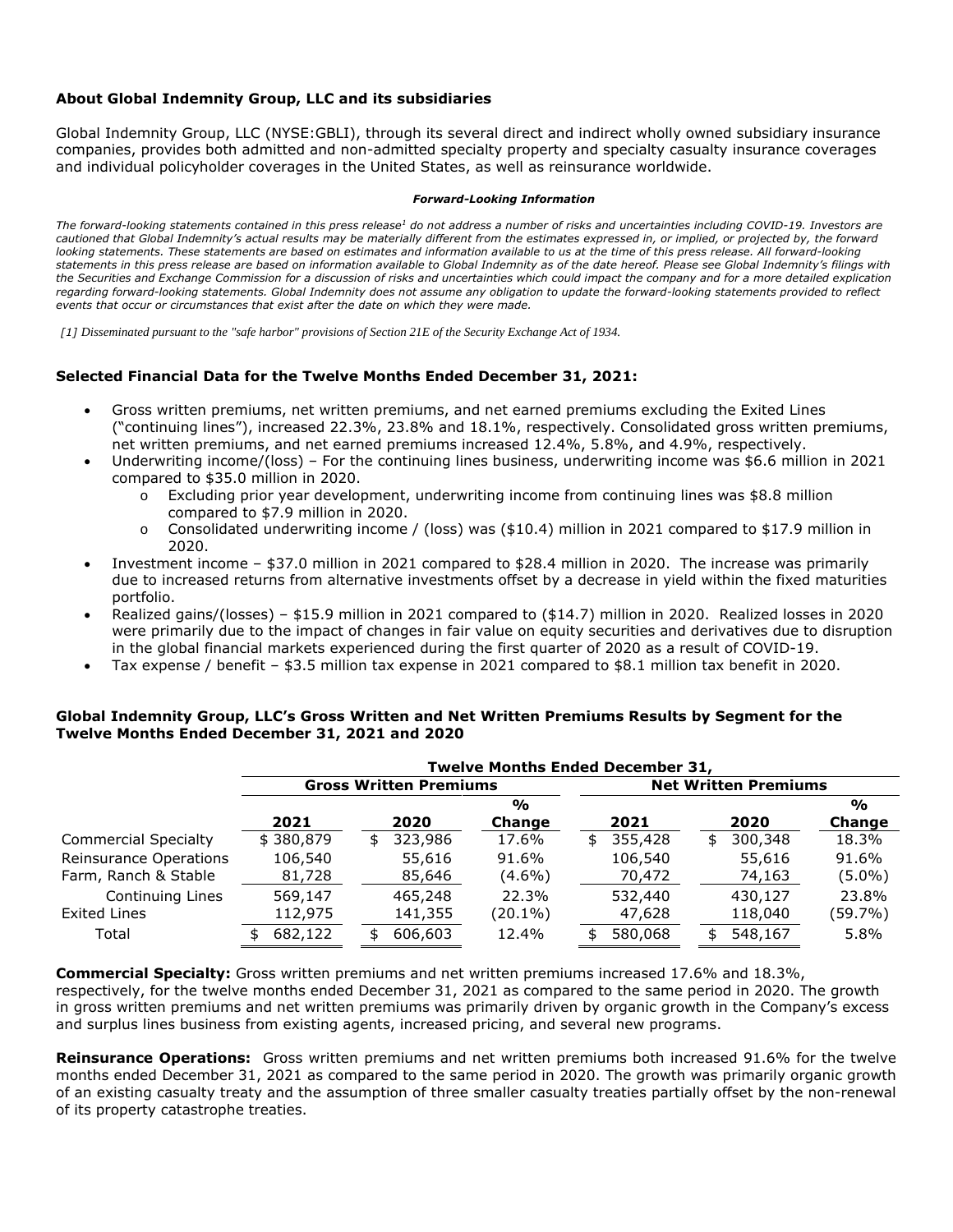**Farm, Ranch & Stable:** Gross written premiums and net written premiums decreased 4.6% and 5.0%, respectively, for the twelve months ended December 31, 2021 as compared to the same period in 2020. The decrease in gross written premiums and net written premiums was primarily due to an effort to reduce exposure in catastrophe prone areas to improve overall profitability.

**Exited Lines:** Gross written premiums and net written premiums decreased 20.1% and 59.7%, respectively, for the twelve months ended December 31, 2021 as compared to the same period in 2020. The decrease in gross written premiums and net written premiums was primarily due to reducing catastrophe exposed business, reduction in business not providing an adequate return on capital, and the non-renewal of the Company's property catastrophe treaties. Net written premiums were further reduced as a result of ceding the majority of its unearned premium reserves related to manufactured home and dwelling products on November 30, 2021.

### **Global Indemnity Group, LLC's Combined Ratio for the Twelve Months Ended December 31, 2021 and 2020**

For the continuing lines business, the combined ratio was 98.9% for the twelve months ended December 31, 2021, (Loss Ratio 62.3% and Expense Ratio 36.6%) as compared to 91.8% (Loss Ratio 54.8% and Expense Ratio 37.0%) for the twelve months ended December 31, 2020. The consolidated combined ratio was 102.1% for the twelve months ended December 31, 2021, (Loss Ratio 64.7% and Expense Ratio 37.4%) as compared to 97.2% (Loss Ratio 59.2% and Expense Ratio 38.0%) for the twelve months ended December 31, 2020.

- For the continuing lines business, the accident year casualty loss ratio increased by 2.9 points to 60.8% in 2021 from 57.9% in 2020 due to higher claims frequency and severity driven primarily by two programs that have since been cancelled. The consolidated accident year casualty loss ratio increased by 3.4 points to 60.8% in 2021 from 57.4% in 2020.
- For the continuing lines business, the accident year property loss ratio improved by 2.6 points to 63.0% in 2021 from 65.6% in 2020. The consolidated accident year property loss ratio improved by 4.3 points to 65.5% in 2021 from 69.8% in 2020. The improvement in the continuing lines and the consolidated accident year property loss ratio is primarily due to lower catastrophe claims frequency and severity partially offset by higher claim frequency and severity for non-catastrophe property claims.

### Note: Tables Follow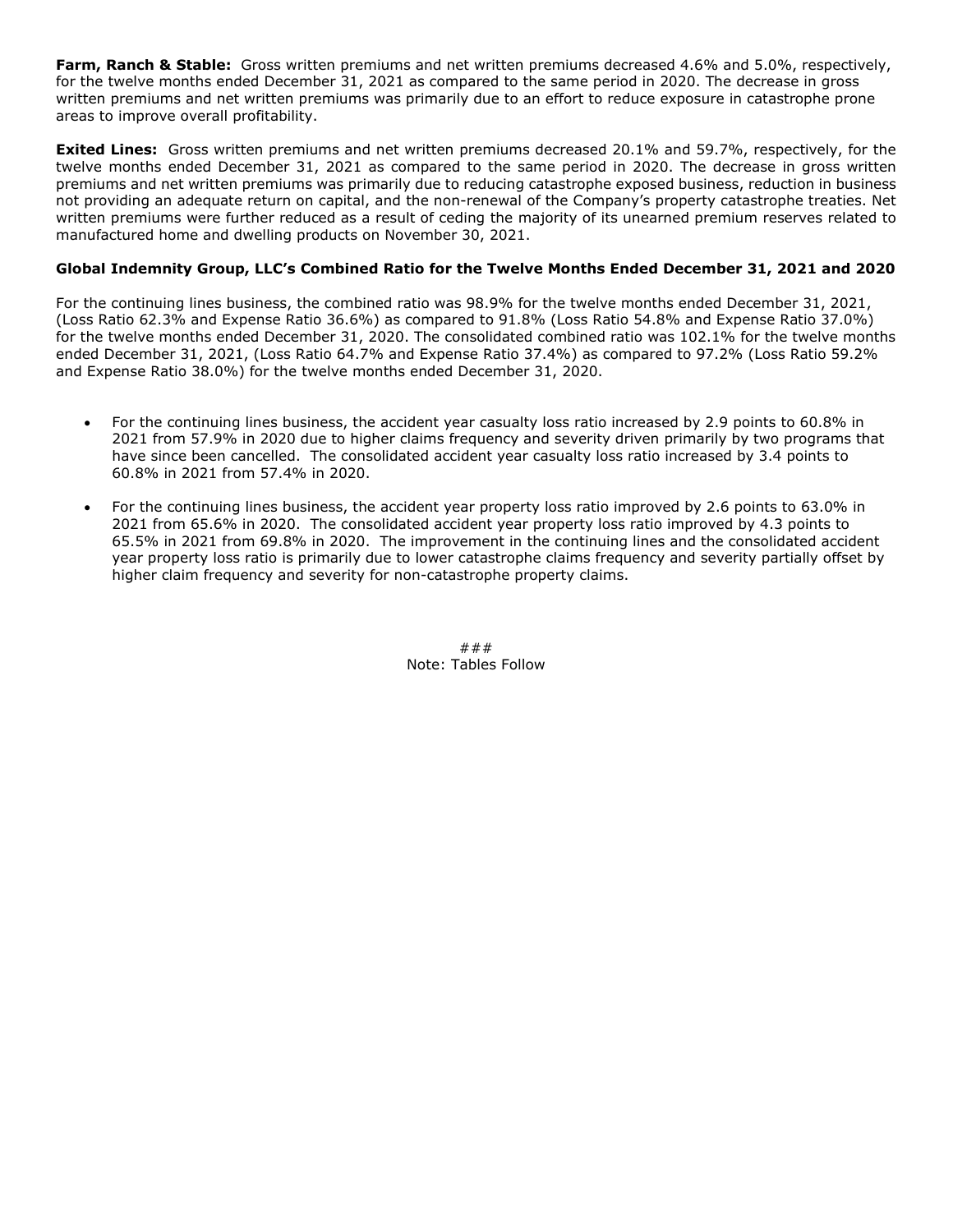# **GLOBAL INDEMNITY GROUP, LLC CONSOLIDATED STATEMENTS OF OPERATIONS**

(Dollars and shares in thousands, except per share data)

|                                                    | <b>For the Twelve Months</b><br><b>Ended December 31,</b> |            |  |
|----------------------------------------------------|-----------------------------------------------------------|------------|--|
|                                                    | 2021                                                      | 2020       |  |
| Gross written premiums                             | \$682,122                                                 | \$606,603  |  |
| Net written premiums                               | \$580,068                                                 | \$548,167  |  |
| Net earned premiums                                | \$595,610                                                 | \$567,699  |  |
| Net investment income                              | 37,020                                                    | 28,392     |  |
| Net realized investment gains (losses)             | 15,887                                                    | (14, 662)  |  |
| Other income                                       | 29,751                                                    | 2,118      |  |
| Total revenues                                     | 678,268                                                   | 583,547    |  |
| Net losses and loss adjustment expenses            | 384,964                                                   | 336,201    |  |
| Acquisition costs and other underwriting expenses  | 222,841                                                   | 215,607    |  |
| Corporate and other operating expenses             | 27,179                                                    | 41,998     |  |
| Interest expense                                   | 10,481                                                    | 15,792     |  |
| Loss on extinguishment of debt                     |                                                           | 3,060      |  |
| Income (loss) before income taxes                  | 32,803                                                    | (29, 111)  |  |
| Income tax expense (benefit)                       | 3,449                                                     | (8, 105)   |  |
| Net income (loss)                                  | 29,354                                                    | (21,006)   |  |
| Less: Preferred stock distributions                | 440                                                       | 152        |  |
| Net income (loss) available to common shareholders | \$28,914                                                  | \$(21,158) |  |
| Per share data:                                    |                                                           |            |  |
| Net income (loss) available to common shareholders |                                                           |            |  |
| Basic                                              | \$2.00                                                    | \$(1.48)   |  |
| Diluted $(1)$                                      | \$1.97                                                    | \$ (1.48)  |  |
| Weighted-average number of shares outstanding      |                                                           |            |  |
| <b>Basic</b>                                       | 14,427                                                    | 14,291     |  |
| Diluted $(1)$                                      | 14,664                                                    | 14,291     |  |
| Cash dividends/distributions declared per common   |                                                           |            |  |
| share                                              | \$1.00                                                    | \$1.00     |  |
| Combined ratio analysis: (2)                       |                                                           |            |  |
| Loss ratio                                         | 64.7%                                                     | 59.2%      |  |
| Expense ratio                                      | 37.4%                                                     | 38.0%      |  |
| Combined ratio                                     | 102.1%                                                    | 97.2%      |  |

*(1) For the twelve months ended December 31, 2020, weighted-average of shares outstanding – basic was used to calculate diluted earnings per share due to a net loss for the period.* 

*(2) The loss ratio, expense ratio and combined ratio are GAAP financial measures that are generally viewed in the insurance industry as indicators of underwriting profitability. The loss ratio is the ratio of net losses and loss adjustment expenses to net earned premiums. The expense ratio is the ratio of acquisition costs and other underwriting expenses to net earned premiums. The combined ratio is the sum of the loss and expense ratios.*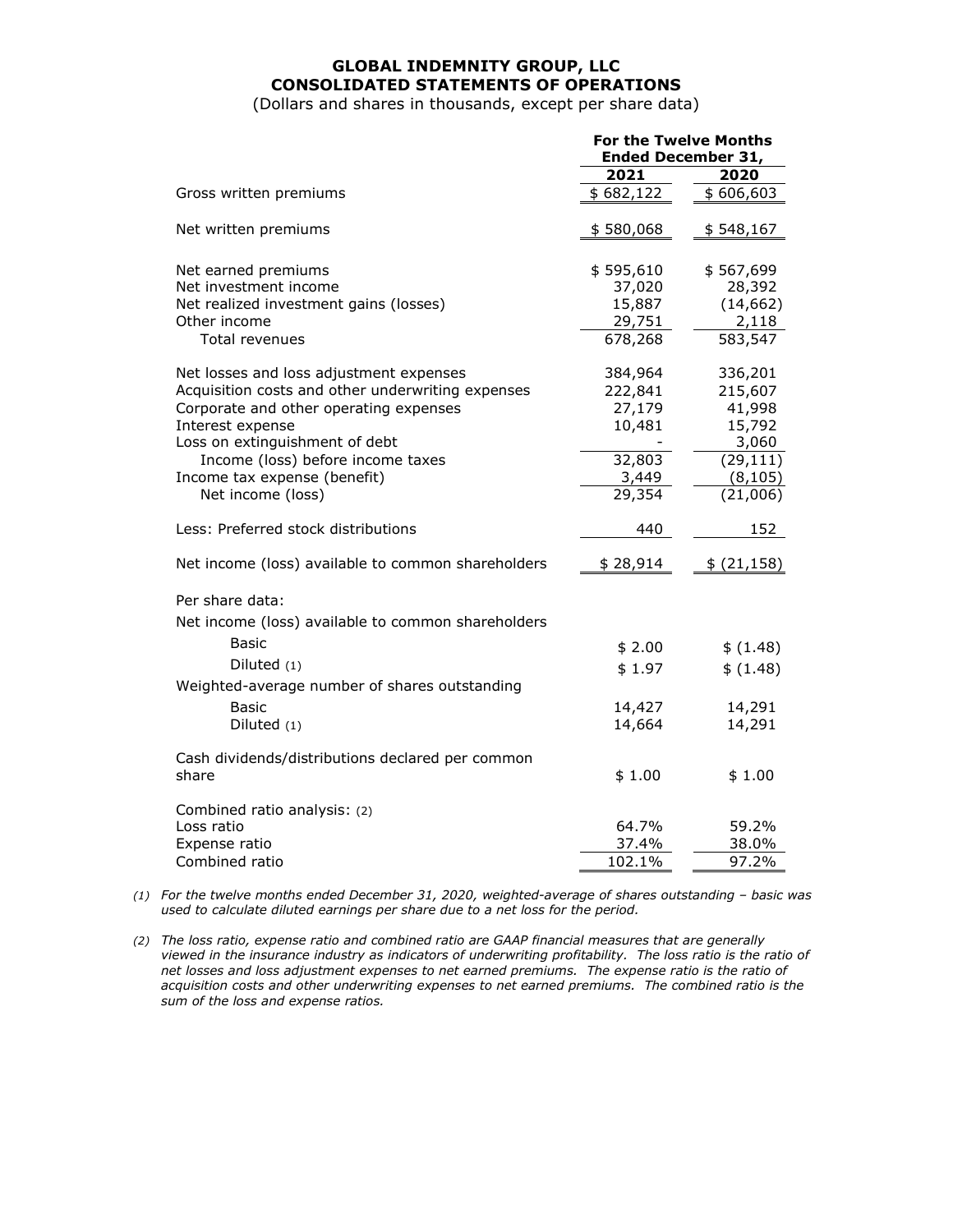# **GLOBAL INDEMNITY GROUP, LLC CONSOLIDATED BALANCE SHEETS**

(Dollars in thousands)

| <b>ASSETS</b>                                                                                                               | December 31, 2021         | <b>December 31, 2020</b> |
|-----------------------------------------------------------------------------------------------------------------------------|---------------------------|--------------------------|
| <b>Fixed Maturities:</b>                                                                                                    |                           |                          |
| Available for sale, at fair value                                                                                           |                           |                          |
| (amortized cost: 2021 - \$1,193,746 and 2020 - \$1,149,009; net                                                             |                           |                          |
| of allowance for expected credit losses of: \$0 in 2021 and 2020)                                                           | \$1,201,866               | \$1,191,186              |
| Equity securities, at fair value                                                                                            | 99,978                    | 98,990                   |
| Other invested assets                                                                                                       | 152,651                   | 97,018                   |
| Total investments                                                                                                           | 1,454,495                 | 1,387,194                |
| Cash and cash equivalents                                                                                                   | 78,278                    | 67,359                   |
| Premium receivables, net of allowance for expected credit losses of                                                         |                           |                          |
| \$2,996 at December, 2021 and \$2,900 at December 31, 2020                                                                  | 128,444                   | 109,431                  |
| Reinsurance receivables, net of allowance for expected credit losses of                                                     |                           |                          |
| \$8,992 at December 31, 2021 and 2020                                                                                       | 99,864                    | 88,708                   |
| Funds held by ceding insurers                                                                                               | 27,958                    | 45,480                   |
| Deferred federal income taxes                                                                                               | 37,329                    | 34,265                   |
| Deferred acquisition costs                                                                                                  | 60,331                    | 65,195                   |
| Intangible assets                                                                                                           | 20,261                    | 20,962                   |
| Goodwill                                                                                                                    | 5,398                     | 6,521                    |
| Prepaid reinsurance premiums                                                                                                | 53,494                    | 12,881                   |
| Lease right of use assets                                                                                                   | 16,051                    | 21,077                   |
| Other assets                                                                                                                | 30,906                    | 45,835                   |
| Total assets                                                                                                                | $\overline{\$}$ 2,012,809 | \$1,904,908              |
| LIABILITIES AND SHAREHOLDERS' EQUITY                                                                                        |                           |                          |
| <b>Liabilities:</b>                                                                                                         |                           |                          |
| Unpaid losses and loss adjustment expenses                                                                                  | 759,904<br>\$             | 662,811<br>\$            |
| Unearned premiums                                                                                                           | 316,566                   | 291,495                  |
| Ceded balances payable                                                                                                      | 35,340                    | 8,943                    |
| Payable for securities purchased                                                                                            | 794                       | 4,667                    |
| Contingent commissions                                                                                                      | 7,903                     | 10,832                   |
| Debt                                                                                                                        | 126,430                   | 126,288                  |
| Lease liabilities                                                                                                           | 19,079                    | 22,950                   |
| Other liabilities                                                                                                           | 40,172                    | 58,598                   |
| <b>Total liabilities</b>                                                                                                    | 1,306,188                 | 1,186,584                |
|                                                                                                                             |                           |                          |
| Shareholders' equity:                                                                                                       |                           |                          |
| Series A cumulative fixed rate preferred shares, \$1,000 par value;                                                         |                           |                          |
| 100,000,000 shares authorized, shares issued and outstanding:                                                               |                           |                          |
| 4,000 and 4,000 shares, respectively, liquidation preference:                                                               |                           |                          |
| \$1,000 and \$1,000 per share, respectively                                                                                 | 4,000                     | 4,000                    |
| Common shares: no par value; 900,000,000 common shares authorized;                                                          |                           |                          |
| class A common shares issued: 10,574,589 and 10,263,722,<br>respectively; class A common shares outstanding: 10,557,093 and |                           |                          |
|                                                                                                                             |                           |                          |
| 10,263,722, respectively; class B common shares issued and<br>outstanding: 3,947,206 and 4,133,366, respectively            |                           |                          |
| Additional paid-in capital (1)                                                                                              | 447,406                   | 445,051                  |
| Accumulated other comprehensive income, net of taxes                                                                        |                           | 34,308                   |
| Retained earnings (1)                                                                                                       | 6,404<br>249,301          | 234,965                  |
| Class A common shares in treasury, at cost: 17,496 and 0 shares,                                                            |                           |                          |
| respectively                                                                                                                | (490)                     |                          |
| Total shareholders' equity                                                                                                  | 706,621                   | 718,324                  |
|                                                                                                                             |                           |                          |
| Total liabilities and shareholders' equity                                                                                  | \$2,012,809               | \$1,904,908              |

*(1) Since the Company's initial public offering in 2003, the Company has returned \$546 million to shareholders, including \$488 million in share repurchases and \$58 million in dividends.*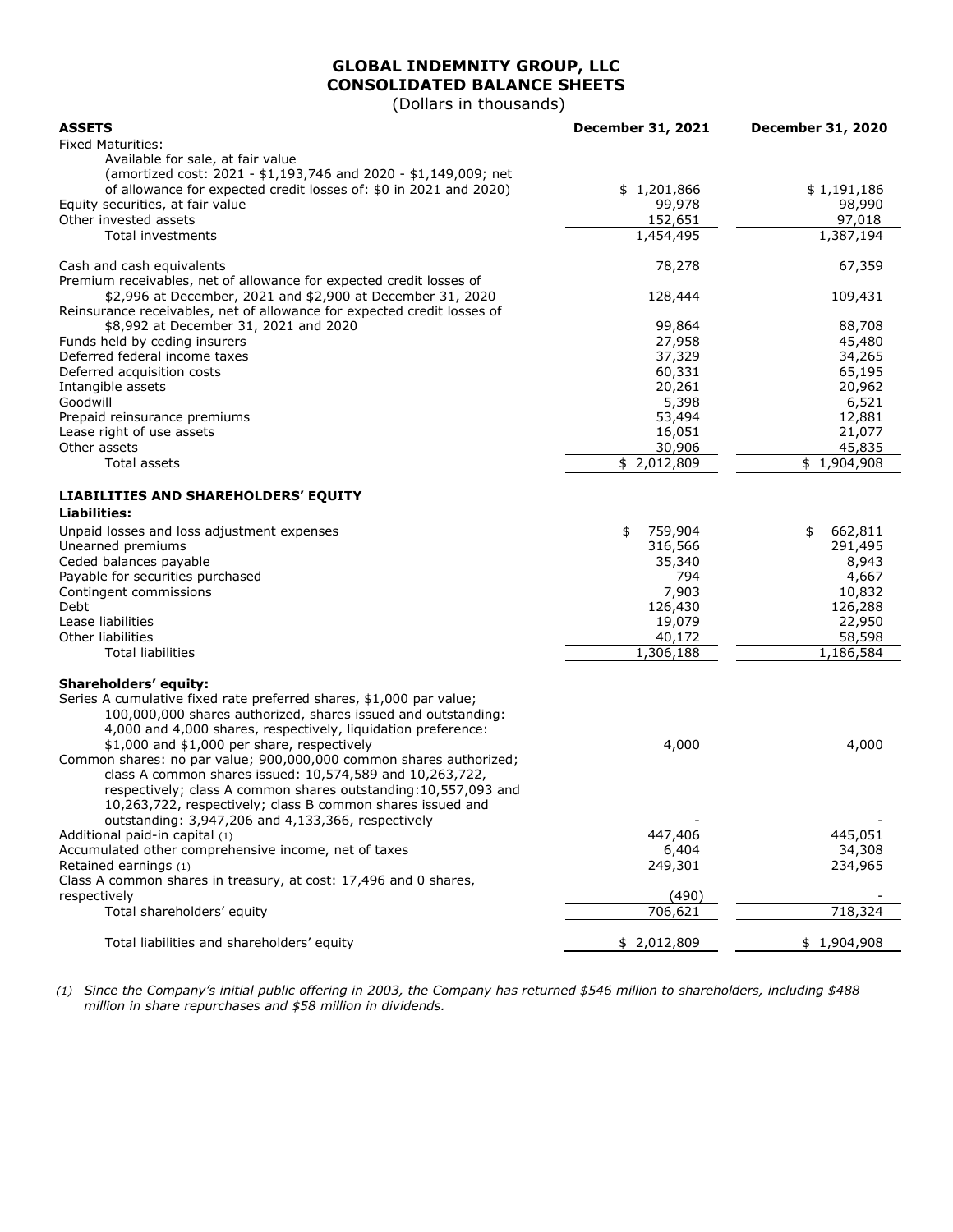# **GLOBAL INDEMNITY GROUP, LLC SELECTED INVESTMENT DATA**

(Dollars in millions)

|                                           | <b>Market Value as of</b> |                          |  |
|-------------------------------------------|---------------------------|--------------------------|--|
|                                           | <b>December 31, 2021</b>  | <b>December 31, 2020</b> |  |
|                                           |                           |                          |  |
| Fixed maturities                          | \$1,201.9                 | \$1,191.2                |  |
| Cash and cash equivalents                 | 78.3                      | 67.4                     |  |
| Total bonds and cash and cash equivalents | 1,280.2                   | 1,258.6                  |  |
| Equities and other invested assets        | 252.6                     | 196.0                    |  |
| Total cash and invested assets, gross     | 1,532.8                   | 1,454.6                  |  |
| Payable for securities purchased          | (0.8)                     | (4.7)                    |  |
| Total cash and invested assets, net       | \$1,532.0                 | \$1,449.9                |  |

|                                                                                    | Total Investment Return (1)                               |                |  |  |
|------------------------------------------------------------------------------------|-----------------------------------------------------------|----------------|--|--|
|                                                                                    | <b>For the Twelve Months</b><br><b>Ended December 31,</b> |                |  |  |
|                                                                                    | 2021                                                      | 2020           |  |  |
| Net investment income                                                              | 37.0                                                      | 28.4           |  |  |
| Net realized investment gains (losses)<br>Net unrealized investment gains (losses) | 15.9<br>(34.4)                                            | (14.7)<br>21.8 |  |  |
| Net realized and unrealized investment return                                      | (18.5)                                                    | 7.1            |  |  |
| Total investment return                                                            | 18.5<br>\$                                                | 35.5           |  |  |
| Average total cash and invested assets                                             | \$1,490.9                                                 | 1,528.4        |  |  |
| Total investment return %                                                          | 1.2%                                                      | 2.3%           |  |  |

*(1) Amounts in this table are shown on a pre-tax basis.*